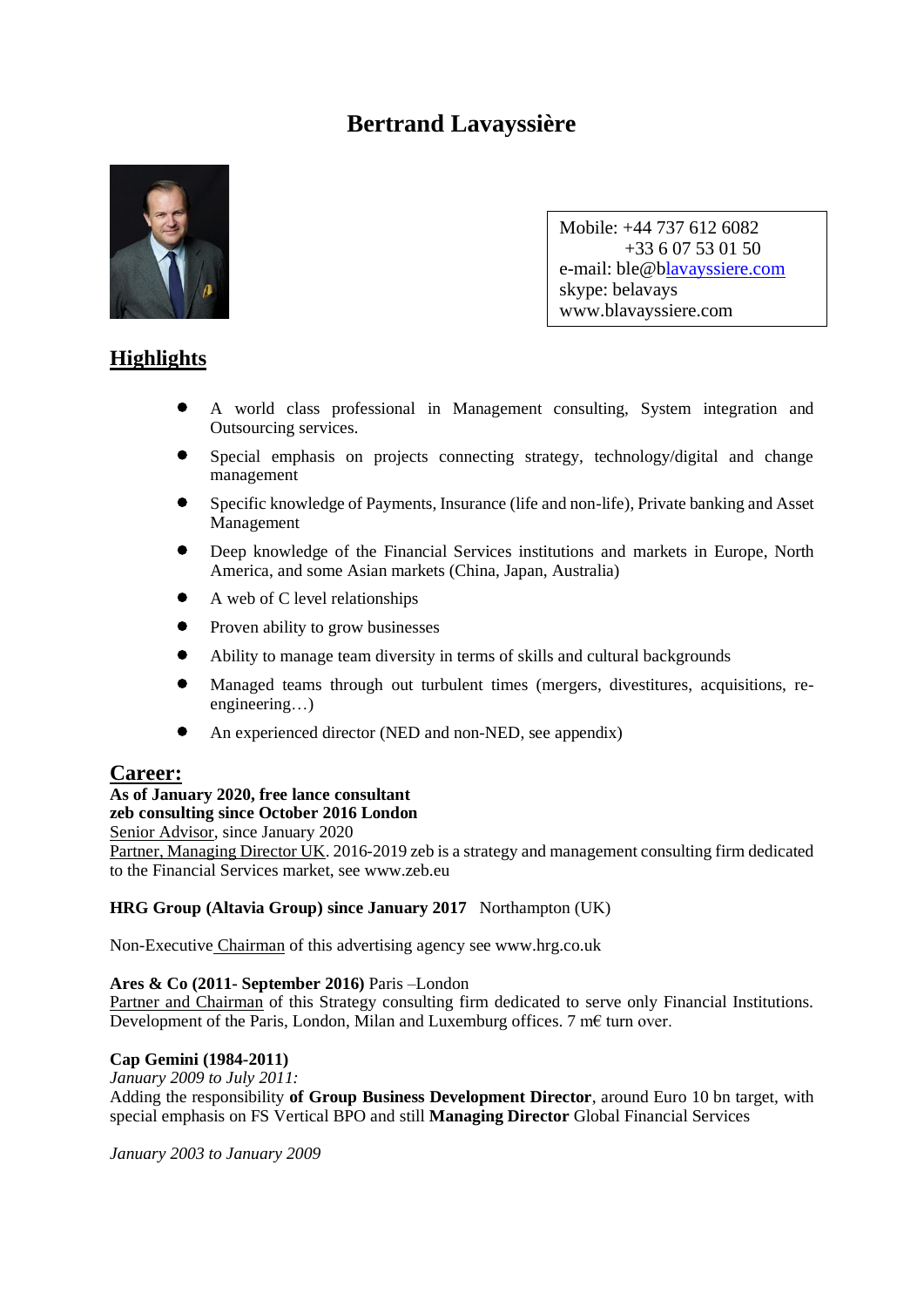**Managing Director in charge of the Global Financial Services sector** (Euro 1756 Millions in revenues, 15000 FTE, in one P&L) and **Managing Director for the North American** practice. (2003 to 2006, Euro 300 M). Build from scratch the Indian development centers up to 10 000 FTE.

#### *2001-2002:*

**Executive Vice President in charge of the Financial Services sector for France** (Euro 350 Million sales), Paris, France. 2500 FTE in France.

#### *2000:*

**Executive Vice President** in charge of the Financial services division of the information technology services for **CG France, Paris, France**. Euro 80 M, 600 FTE.

#### *1996-1999*:

**Global leader** for the Financial services industry for **Gemini Consulting**, unit of the CG group. Euro 110 M. 400 FTE.

#### *1990-1995*:

**Responsible for the European sector for Financial services for Gemini Consulting**, unit of the CG group.

#### *1984-1990:*

Management Consultant and elected in 1989 Vice President of The MAC Group, which became a unit of the CG Group, in 1990.

**TOTAL**, Oil Company: *1982-1984* **Project manager** for offshore oil field developments (Tunisia, Argentina, China). Paris France

**French Navy** *1979-1980* **Hull design engineer** in the French Navy ship testing basin. Paris France **Directorships:**

- Member of the Board of directors Positive Planet NGO, Chairman of the Audit and Risk committee (1999-2019) and member of the Board of directors of **Fondation Positive Planet**  (2014-2019)
- Member of the board of Directors of the following companies: **APIS-CA** (1999-2006), **Cyber-comm** (2003-2006) **Answork** (2004-2008).

#### **Other Activities:**

- Part time **Faculty member at HEC Paris**, French business school teaching strategic marketing. 1990-2000.
- Author of e book **"e-marketing for bank and insurance companies", Editions d'Organisation, Paris** Three editions (1999, 2002, 2004), and of **"Wealth",** Wiley, NYC, 2008 with Bob McCann Vice Chairman of Merrill Lynch.
- Author of the Capgemini World reports (Retail, Insurance, Wealth, Payments)
- Numerous speaking engagements: EFMA, Lafferty, etc.
- Numerous articles and press interviews (Les Echos, The Banker, FT, WSJ, etc)

#### **Education/Others:**

MSc from **Ecole Centrale** de Nantes 1979 (Major in Naval Architecture)

Advanced degree in computer science **Paris Dauphine** 1980

MBA from **HEC Paris** (France) and from **IESE** (Barcelona, Spain)

Fluent in French, English, Spanish, good practice of Italian, Portuguese, and German.

Married to Pascale, judge, 3 children.

Note: Capgemini is now the name of the Group, but it varied a lot along the years. In this Résumé I used Capgemini (CG) although it was once named, Sogeti, Cap Gemini Sogeti, Cap Gemini Ernst &Young.

# **Board member experience**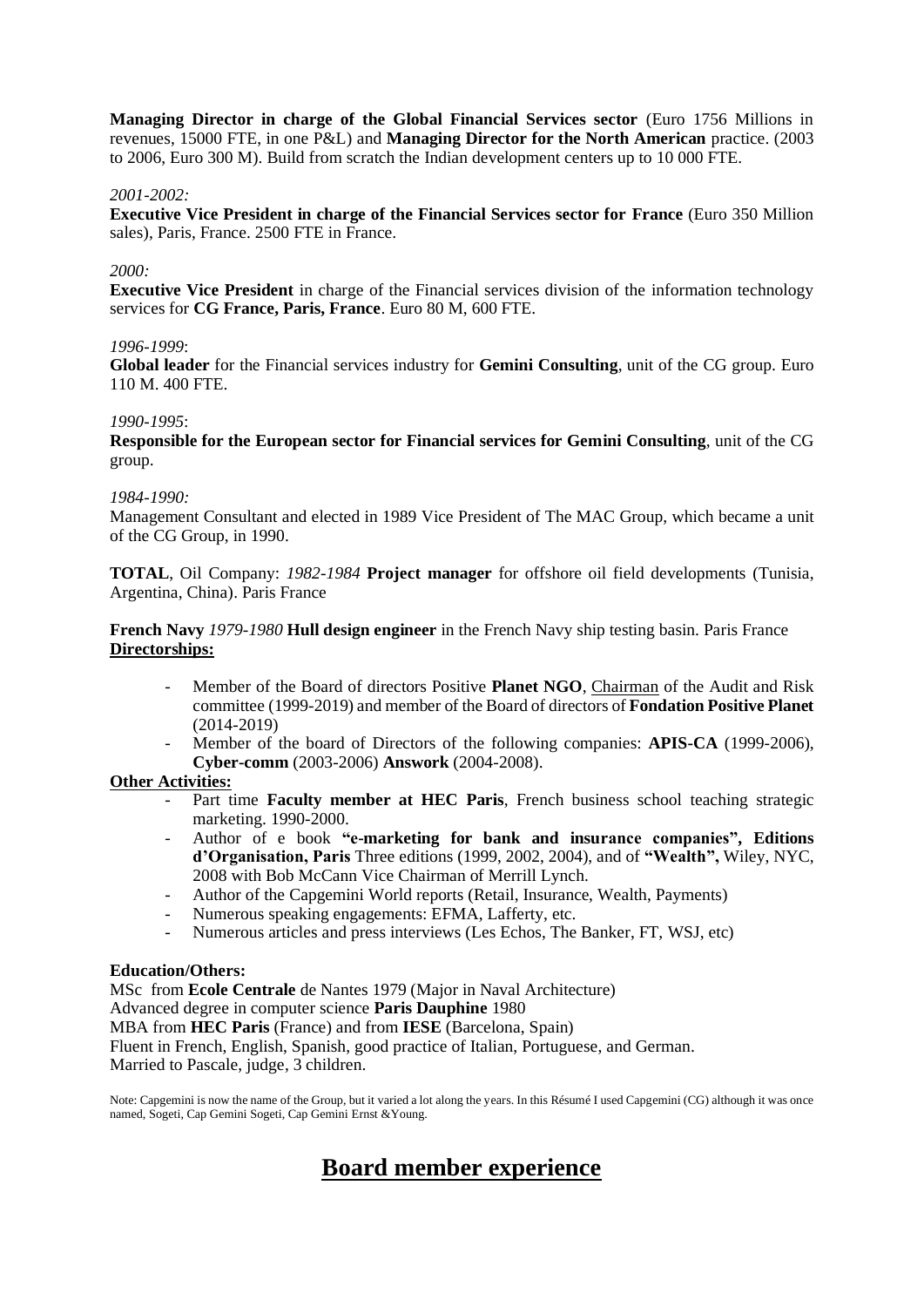#### 1) 2016- on going **HRG Group (Altavia)** Non-executive Chairman

HRG is an advertising company, dedicated to store activation marketing campaigns, purchased in 2014 by Altavia. The Altavia's chairman asked me to chair the company in order to allow a peaceful relationship with the British managers, as minority shareholders. The "peace mission" being successful, we are now in the growth and further acquisition stage.

#### 2) 2016- ongoing **zeb Rolfes Schierenbeck and Associates ltd** Director Director of the this consulting firm dedicated to Financial services institution. The London ltd company is a subsidiary of the mother company established in Germany.

#### 3) 1999 – 2019 **Positive Planet**

Board member from its creation, for 20 years, of this NGO led by Jacques Attali, a prolific author and a special advisor on international relationships for multiple French presidents and in other countries. We went through the stage of growth, crisis, merger, demerger, consolidation, etc. I was **the chairman of the Audit and Risk Committee** for the board of directors.

#### 4) 2014-2019 **Fondation Positive Planet**

I was also board member of this "sister" NGO which was created to allow tax benefit for some benefactors. This is under the umbrella of **Fondation de France.**

### 5) 2012- 2016 **Ares & Co strategy consulting ltd** Executive Chairman

Ares& co was a strategy consulting boutique dedicated to Financial Services clients. The ltd company is a subsidiary of the French entity. We developed a somewhat successful activity with some key clients like Advent International, the CityUK, Covea UK, HSBC UK and France. It was a creation from scratch. Discrepancies on the investment to be made led to a split in the partnership, and the cessation of the company.

#### 6) 2004-2008 **Answork**

Answork was a joint venture between **Société Générale, Credit Agricole, BNP Paribas** and Capgemini at 25% each. The CEO were representing the companies. I stepped in formally for the CG CEO. This marketplace was to provide a full suite of spend management software and services to optimize transaction efficiency between buyers and sellers for non-strategic goods. The banks were the first users and Capgemini provided the consulting and System integration skills. It was sold to Perfect Commerce, a US based marketplace.

#### 7) 1999-2006 **APIS-CA**

APIS-CA was a joint venture between regional banks from the **Credit Agricole Group** and the Capgemini Group to provide the software for the banking operations (core banking package and maintenance). I was representing the Capgemini Group and its 49% share of the equity. Capgemini was the operator, and, the CA banks were the users. We grew from 7 regional banks to 17 served (out of 39). Then the company was sold to form a single platform company for the CA Group.

#### 8) 2003-2006 **Cyber-comm**